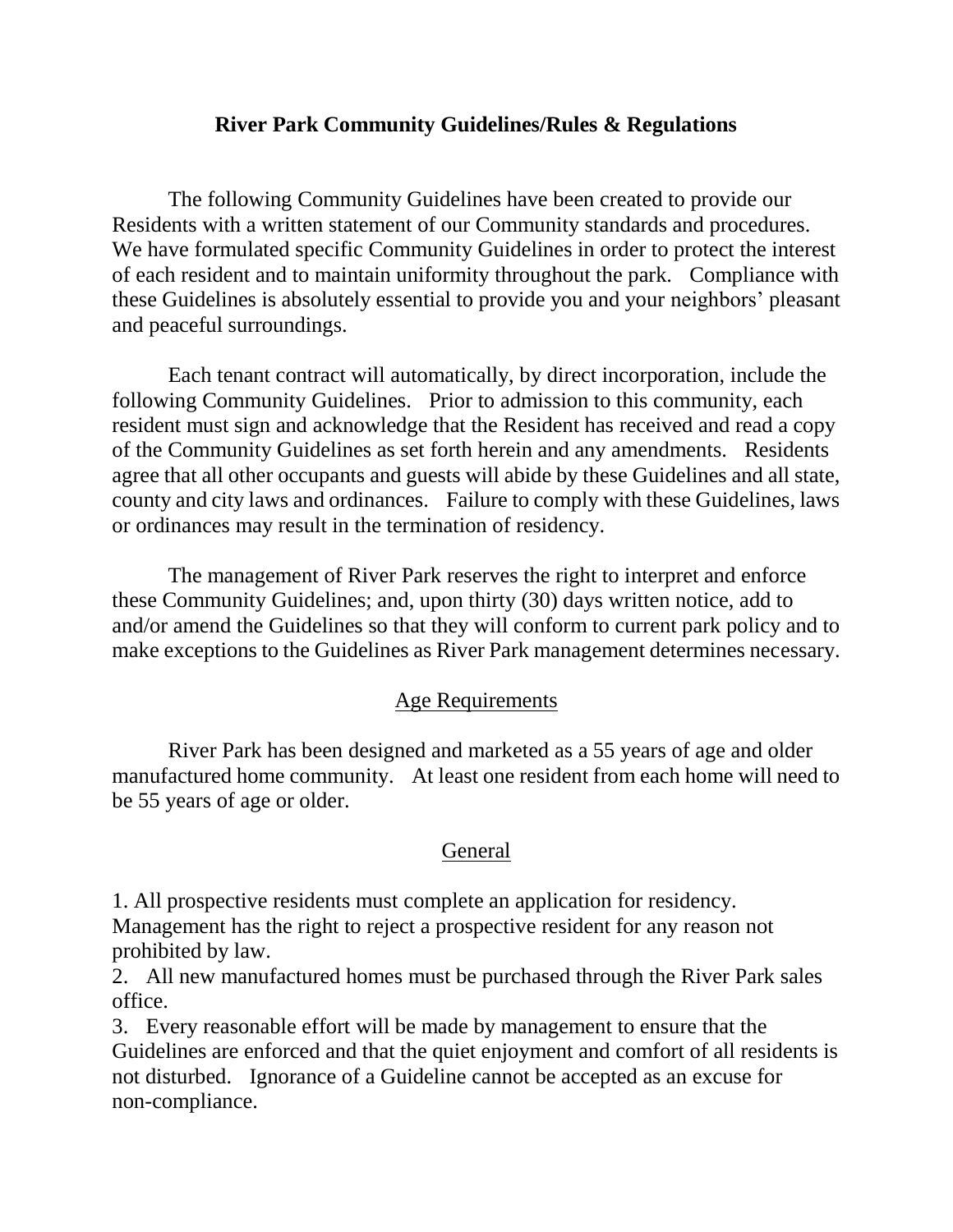4. Residents must keep management informed as to the identity of all occupants in the home.

5. No loud parties, loud radios, loud televisions, or other obtrusive noise will be allowed at any time. Disorderly conduct of any kind will not be tolerated.

6. Peddling, commercial soliciting or other commercial enterprises are not allowed.

7. No yard sales or garage sales will be allowed.

8. River Park management shall have the right to enter into and upon all home sites for the purpose of examination and or repair as many be necessary. It may be necessary at times to enter the crawlspace area of some homes.

9. The Lessee of the home site shall not rent out the home or any portion of the home.

10. No sprinklers are allowed for outside watering but hand watering with a hose is allowed.

## Manufactured Homes and Home Sites

1. Resident shall maintain their home and home site in a clean, attractive fashion at Resident's expense at all times.

2. Resident shall make no alterations or additions to the exterior of the home or home site without written permission from River Park management. This includes but is not limited to decks, sun rooms, additional concrete, carports, window awnings, storage sheds and changing colors on your home or shed. Outside storage sheds meeting certain details and specifications will be allowed with River Park management's approval.

3. The accumulation of items outside of one's home will not be permitted.

4. Resident shall be responsible for the snow and ice on their driveway and walks.

5. All planting and landscaping must have prior approval from management. All flowers and shrubs around the home will be required to be put in a landscape area. All landscape areas will be required to have an approved mulch or landscape stone with weed barrier and have some form of edging flush with the ground.

6. No outdoor clothes lines will be permitted.

7. No fences are to be installed on your home site without prior written consent. Fencing for pets will not be allowed but some decorative fencing may be allowed.

8. Antennas and satellite dishes are permitted: however, Management has the right to make reasonable requirements about the placement, size and appearance.

9. Wood burning stoves, fireplaces and furnaces will not be allowed.

10. Each manufactured home shall be used and occupied as a private, single-family dwelling unit. No home shall be used or occupied for any professional office, business or commercial purpose, or any other non-residential purpose.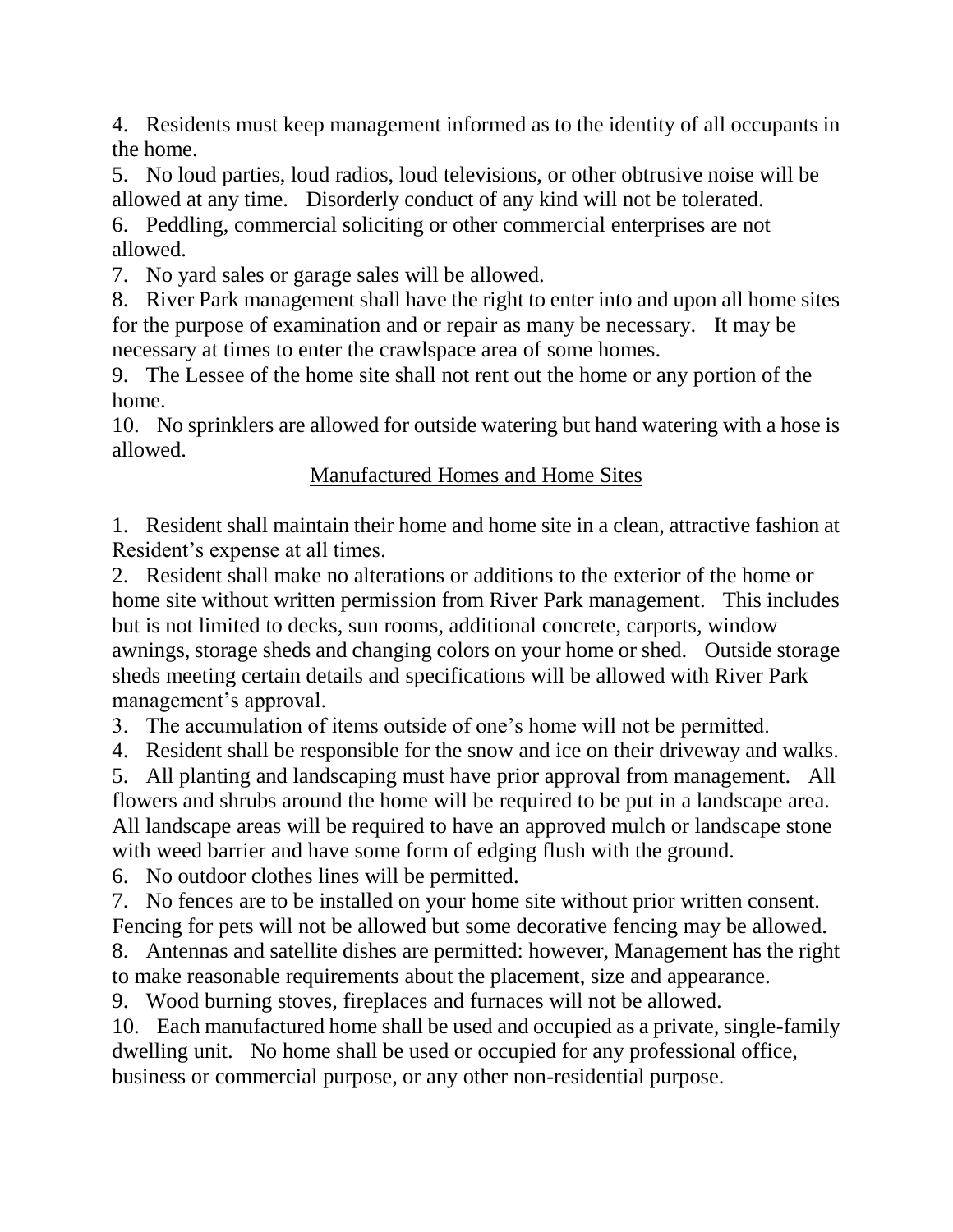11. All homes must be washed down when excessive dirt or mildew appear on the exterior. This will be at the discretion of River Park management.

12. No outdoor political signs, sales signs, or commercial signs will be allowed.

### Vehicles

1. The speed limit is (15) miles per hour in River Park and streets will be posted.

2. Off street parking is provided and must be used. Parking is not allowed on the street or in lawns. Additional parking is available at the River Park Clubhouse.

3. Only normal roadside repairs may be carried out at the home site.

4. No motor homes, travel trailers, boats or other recreational vehicles shall be parked at your home site. A temporary stay may be allowed, please check with the manager.

5. No vehicle requiring a gross vehicle weight sticker is allowed within the community, except for deliveries.

6. Vehicles not in running condition, and/or without current license plates are not allowed in the park and must be removed immediately upon notice.

7. Motorcycles are allowed to operate only for egress or ingress in the community. No excessive joy riding within the community is allowed.

8. ATV's, go-carts and unlicensed motorized 2 wheeled cycles are not allowed to be ridden in the community.

## **Utilities**

1. River Park will have dumpsters available throughout the park for disposal of garbage. If you have an item that is too big or heavy to put in the dumpster please contact the management. Do not dispose of hazardous waste into the dumpsters including but not limited to motor oil, gasoline, paint, chemicals, etc.

2. No garbage of any kind shall be stored outside of your home. All garbage is to be immediately disposed of at one of the dumpsters.

3. Electric, gas, telephone, and cable service will be available for each lot. Resident will make his own application for service and pay all bills directly.

4. All manufactured homes will use electricity and natural gas. There will be no external fuel oil or bottled gas storage tanks allowed in the community.

5. Under no circumstances are diapers, towels, loose plastic items or any such similar materials, to be run though the sewer system.

6. River Park is responsible for all underground water and sewer lines. Once the water and sewer lines under your home are above ground level they are the homeowner's responsibility.

7. River Park will furnish water and sewer for each lot.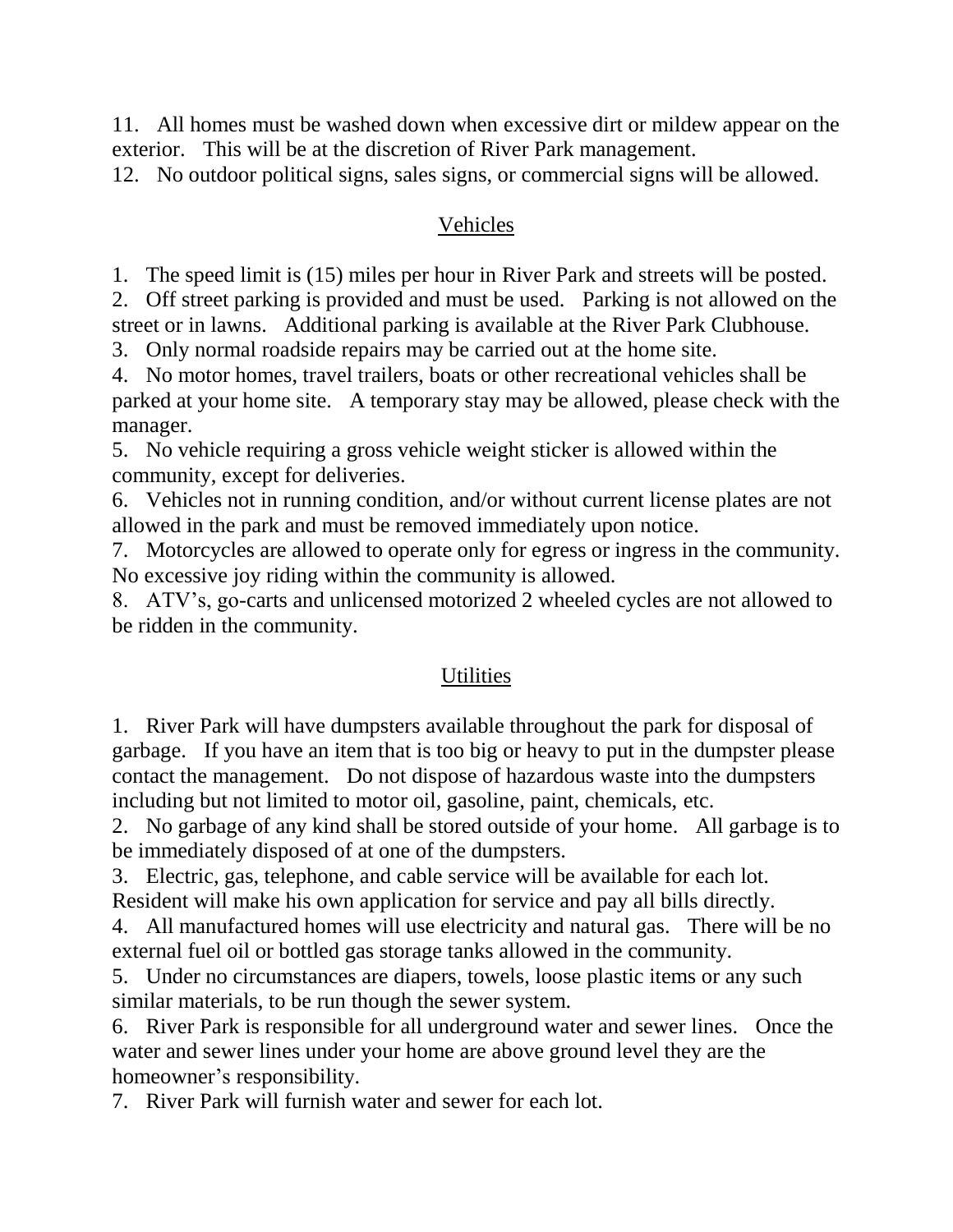8. Tenants must repair all water leakage in their homes within a reasonable time frame.

## Children

1. Children are not to play in the street, neighboring lots, or in the clubhouse.

2. No children are to be left in a home unattended by a responsible adult.

3. It shall be the resident's responsibility to make sure children are supervised and not allowed to roam throughout the park.

# Pets

1. Pets are the Resident's responsibility. If not properly controlled and cared for, pets can disturb the rights of others and cause damages amounting to a considerable sum of money for which the Resident will be held liable.

2. Four legged pets are not to exceed forty pounds in weight or stand higher than 24 inches when fully grown.

3. All four legged pets must be leashed when they are taken for a walk outside. All pets must be under the restraint of their owners at all times. The pet is to occupy the home and not an outdoor pet shelter.

4. Residents will be limited to one pet per home.

5. The pet shall not disturb the rights, comforts and conveniences of other residents or neighbors. This applies whether the pet is inside or outside the home.

6. Pet Owners are responsible for immediate cleanup of pet defecation.

7. Resident agrees to immediately and permanently remove the pet from the home site if Management receives reasonable complaints from other residents that the pet has disturbed the rights, comforts or conveniences of such residents.

8. If any rule or provision concerning pets is violated by Resident or Resident's guest, Management has the right to demand that the pet be immediately and permanently removed from the home site.